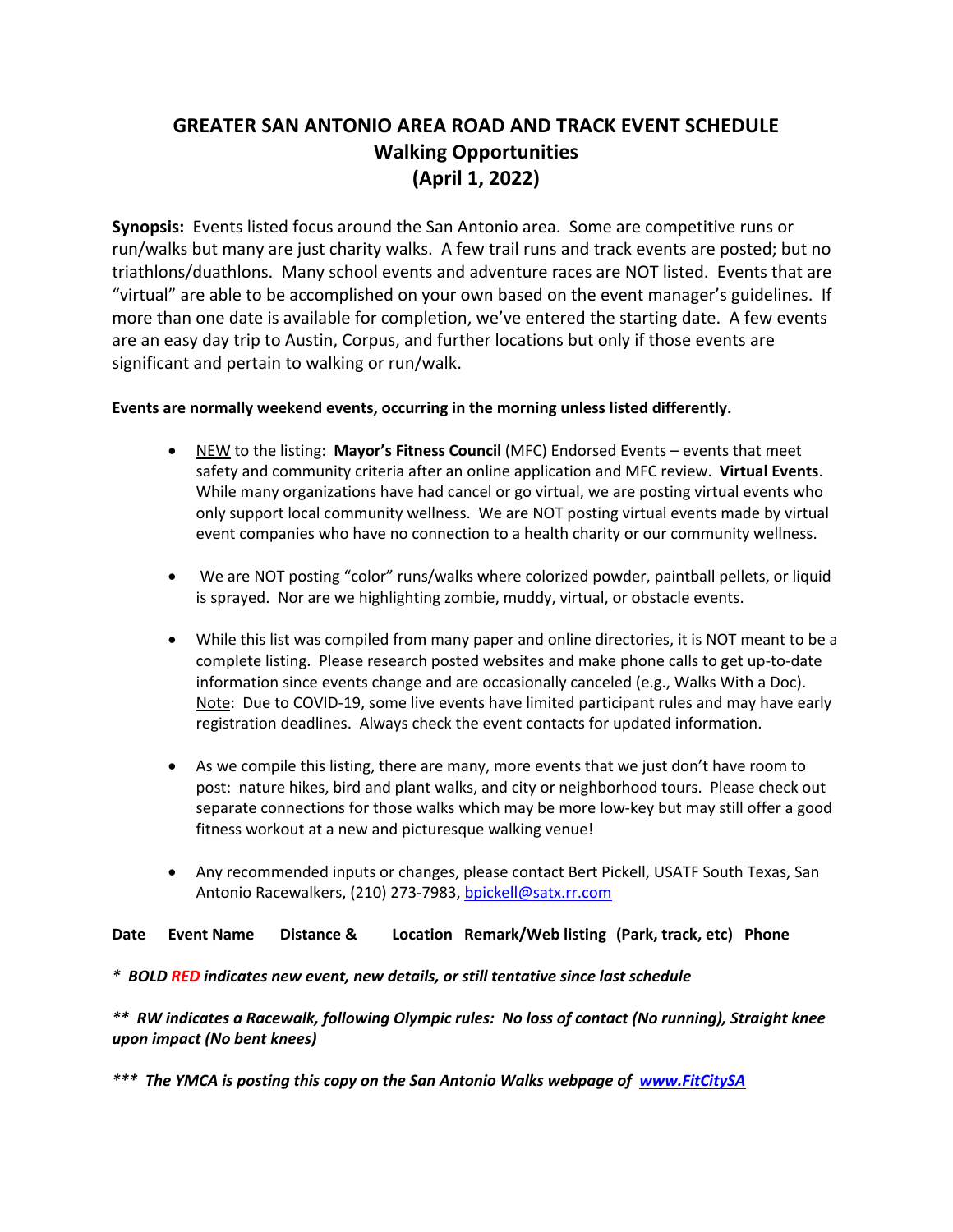### **April – NATIONAL WALKING MONTH!!!!!**

| 2 | 4 Transforming Lives 4M & 1M (live & virtual)<br>www.athleteguild.com                                                        | Kyle (Fellowship Church at Plum Creek)                  |
|---|------------------------------------------------------------------------------------------------------------------------------|---------------------------------------------------------|
|   | <b>Roar and Run Lion's</b><br>5K<br>www.athleteguild.com                                                                     | New Braunfels (Christ Our King Anglican Church)         |
|   | <b>Run For Autism</b><br>5K (Any Baby Can fundraiser)<br>https://runsignup.com/Race/TX/SanAntonio/ABCWalkforAutism           | SA (Texas A&M)                                          |
|   | <b>Walk With a Doc</b><br>Community walk (afternoon)<br>https://walkwithadoc.org/join-a-walk/locations/corpus-christi-texas/ | Corpus Christi (Hector Garcia clinic)                   |
|   | Walk With a Doc<br>Community walk (live & virtual)<br>https://walkwithadoc.org/join-a-walk/locations/sanantonio4/            | SA (Raymond Russell Park)                               |
|   | <b>Race For Education</b><br>5K<br>www.athleteguild.com                                                                      | Seguin (The Back Yard)                                  |
|   | AVA Tour de Castroville 5K/10K (Community walks)<br>www.castrovillespecialevents.com                                         | Castroville (Regional Park)<br>(210) 382-0367           |
|   | <b>Fiesta Especial Inclusion &amp; Parade</b><br>5K<br>www.athleteguild.com                                                  | SA (Windcrest Golf Club)                                |
|   | <b>Core Fitness &amp; Lyme Warrior</b><br>5K<br>www.athleteguild.com                                                         | Johnson City (LBJ High School)                          |
|   | Walk With a Doc<br>Community walk<br>https://walkwithadoc.org/join-a-walk/locations/san-antonio-texas-methodist              | SA (Methodist, 4450 Medical Drive)<br>(210) 633-7665    |
|   | <b>Sutherland Springs Royal Run</b> 10K/5K (live & virtual)<br>www.athleteguild.com                                          | La Vernia (Den Restaurant)<br>(210) 213-5258            |
| 3 | Got Your Back 5K (live & virtual)<br>www.athleteguild.com                                                                    | San Marcos (Five Mile Dam Park)                         |
|   | <b>SARR Mission Half</b><br>Half M/10K/5K/1K<br>www.saroadrunners.com                                                        | SA (Mission County Park)                                |
|   | <b>Walk With a Doc</b><br>Community walk<br>https://walkwithadoc.org/join-a-walk/locations/victoria-texas/                   | Victoria (Citizen's Health Trail)<br>$(361) 575 - 1111$ |
|   | <b>Walk With a Doc</b><br>Community walk<br>https://walkwithadoc.org/join-a-walk/locations/san-antonio-texas-gerineni/       | SA (Hardberger East Park)<br>(210) 245-7933             |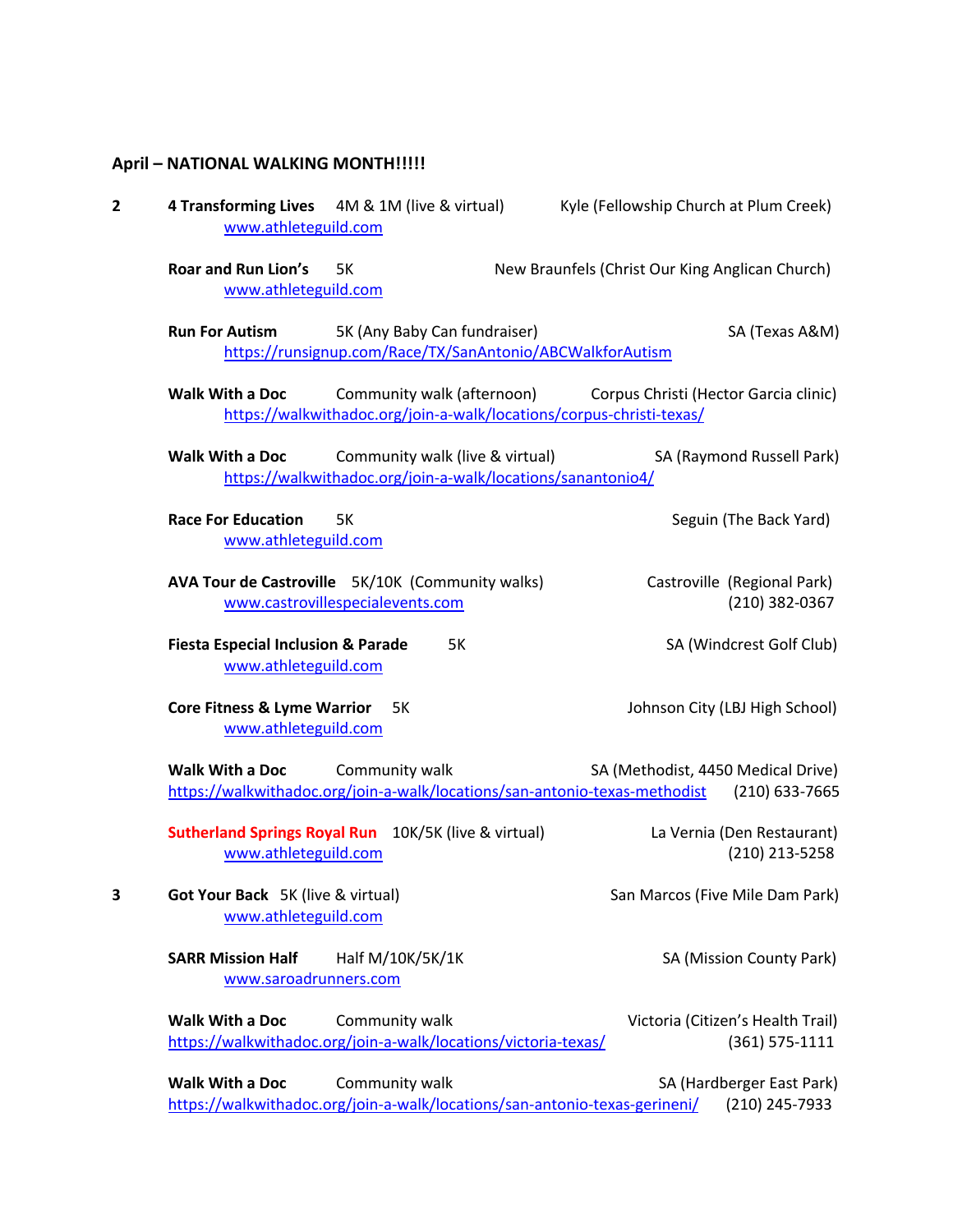|   | La Gloria<br>5K<br>SA (La Gloria - 21819 W I-10)<br>www.athleteguild.com                                                                                                 |
|---|--------------------------------------------------------------------------------------------------------------------------------------------------------------------------|
| 5 | 5K/1500m Racewalks (tentative, 50yrs or older)<br>SA (Woodlawn Lake)<br><b>Texas Senior Games</b><br>https://txseniorgames.org/news/2022-Tentative-Schedule-x-16570.html |
| 6 | <b>Texas Senior Games</b><br>5K/1500m Powerwalks (tentative, 50yrs or older) SA (Woodlawn Lake)<br>https://txseniorgames.org/news/2022-Tentative-Schedule-x-16570.html   |
| 7 | <b>Walk With a Doc</b><br>Community walk (evening)<br>Corpus Christi (2606 Hospital Blvd)<br>https://walkwithadoc.org/join-a-walk/locations/corpus-christi-texas/        |
| 8 | 5K & 10K (with Expo - evening, tentative)<br><b>Fiesta Fit-Fest</b><br>SA (UTSA)<br>https://runsignup.com/Race/TX/SanAntonio/FiestaFitFest                               |
| 9 | <b>Run With the Pack</b><br>5K (live & virtual)<br>Kyle (Lehman HS)<br>www.athleteguild.com                                                                              |
|   | 5K (Parkinson's with pets)<br>Shake, Rattle, Run<br>New Braunfels (Gruene - Rockin River)<br>www.lonestarparkinsonsociety.com                                            |
|   | Life is Good<br>5K/10K<br>SA (Selma - River City Community Church)<br>www.athleteguild.com                                                                               |
|   | 5K/10K/0.5K (Alzheimer's)<br>SA (200 Noblewood, 78220)<br><b>Run to Remember</b><br>(210) 393-2144<br>www.beardvsbeans.com                                               |
|   | <b>Artisan Brewery</b><br>5K<br>New Braunfels (11335 FM 1863, 78132)<br>www.runintexas.com/stones                                                                        |
|   | <b>YMCA Bluebonnet</b><br>5K/10K/2K<br>Burnet (Chamber on the Square)<br>www.athleteguild.com<br>(512) 756-6180                                                          |
|   | <b>Bulverde (City Park)</b><br><b>Spring Into Better Health</b><br>5K<br>www.athleteguild.com                                                                            |
|   | <b>Starfish Dash</b><br>5K (community walk & health fair)<br>SA (UT Health San Antonio)<br>(210) 657-4968<br>www.chromosome18.org                                        |
|   | <b>Run to Remember</b><br>Community walk<br>SA (Comanche Park)<br>https://fiestasanantonio.org/event-location/commanche-park<br>(210) 227-5191                           |
|   | <b>Fitness Fiesta 5K</b><br><b>5K</b><br>SA (Harlandale Memorial Stadium)<br>https://www.racethread.com/race/running-texas-san-antonio-fitness-fiesta-5k-reviews         |
|   | SA (Main/Locust Streets)<br>Fiesta de los Spurs Run (evening along Flambeau Parade Route)<br>www.spursgive.org/fiesta<br>(210) 444-5106                                  |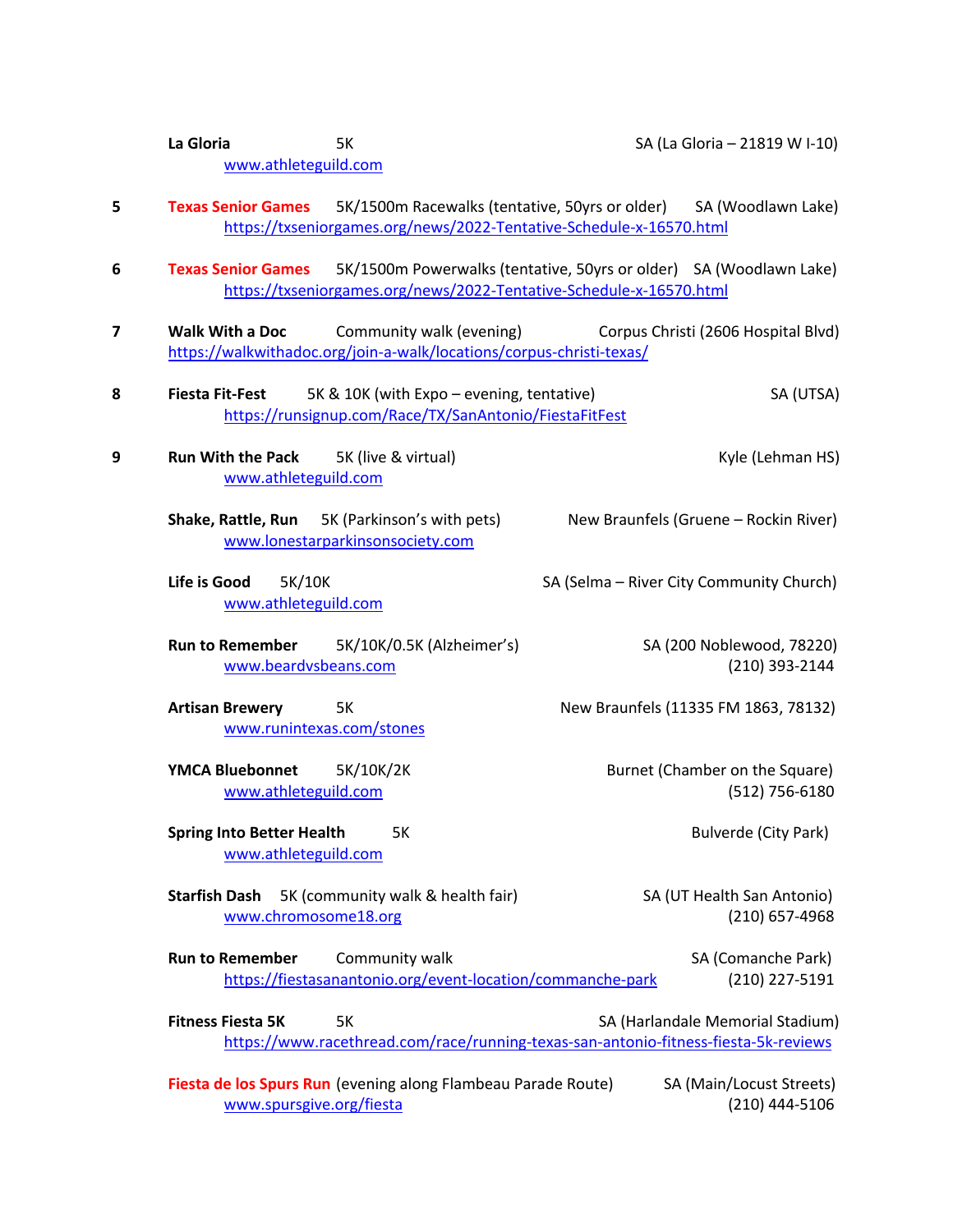| 10 | 10K (Breast Reconstruction fundraiser)<br><b>10K For 10K</b><br>www.athleteguild.com                                                                             | SA (Olmos Basin Park)                                   |  |  |
|----|------------------------------------------------------------------------------------------------------------------------------------------------------------------|---------------------------------------------------------|--|--|
| 13 | La Gloria #2<br>5K<br>www.athleteguild.com                                                                                                                       | SA (La Gloria - 21819 W I-10)                           |  |  |
| 14 | Kerr Relay For Life Community walk (evening)<br>www.cancer.org                                                                                                   | Kerrville (Hill Country Youth Center)<br>(800) 227-2345 |  |  |
| 16 | 5K/2M (previous competitive walk)<br><b>Arise N Run</b><br>www.corpusroadrunners.com                                                                             | Corpus Christi (First Baptist)<br>(361) 883-2421        |  |  |
|    | AVA Comfort 5K/10K (Community walks)<br>www.ava.org                                                                                                              | SA (Comfort Community Park)<br>(830) 496-1746           |  |  |
|    | Walk With a Doc<br>Community walk<br>https://walkwithadoc.org/join-a-walk/locations/sanantonio2/                                                                 | SA (Pearl Amphitheater)<br>(512) 507-5373               |  |  |
|    | <b>Walk With a Doc</b><br>Community walk (live & virtual, tentative)<br>SA (Southside Lions Park)<br>https://walkwithadoc.org/join-a-walk/locations/sanantonio3/ |                                                         |  |  |
|    | <b>Strawberry Festival</b><br>5K, 1M<br>www.athleteguild.com                                                                                                     | Poteet (Festival Grounds)                               |  |  |
|    | Community walk<br>Walk With a Doc<br>https://walkwithadoc.org/join-a-walk/locations/corpus-christi-texas-wellmed (361) 826-3132                                  | Corpus Christi (Water's Edge Park)                      |  |  |
|    | La Margarita<br>5K<br>www.andiamorp.com                                                                                                                          | SA (Mission County Park)                                |  |  |
| 17 | Walk With a Doc<br>Community walk (virtual)<br>https://walkwithadoc.org/join-a-walk/locations/sanantoniotx/                                                      | San Antonio                                             |  |  |
|    | Community walk (live, tentative)<br>Walk With a Doc<br>https://walkwithadoc.org/join-a-walk/locations/san-antonio-tx-2/                                          | SA (Clark HS)<br>(210) 639-9398                         |  |  |
| 23 | <b>Dash 4 Donuts</b><br>4M<br>www.athleteguild.com                                                                                                               | San Marcos (Premium Outlet Mall)                        |  |  |
|    | <b>Siesta Half</b><br><b>Half M/10K/5K</b><br>www.athleteguild.com                                                                                               | <b>Comfort (Hill Country Distillers)</b>                |  |  |
|    | <b>Walk to End Lupus</b><br>Community walk (live & virtual - evening)<br>www.lupslonestar.org                                                                    | SA (Mission County Park)<br>(469) 374-0590              |  |  |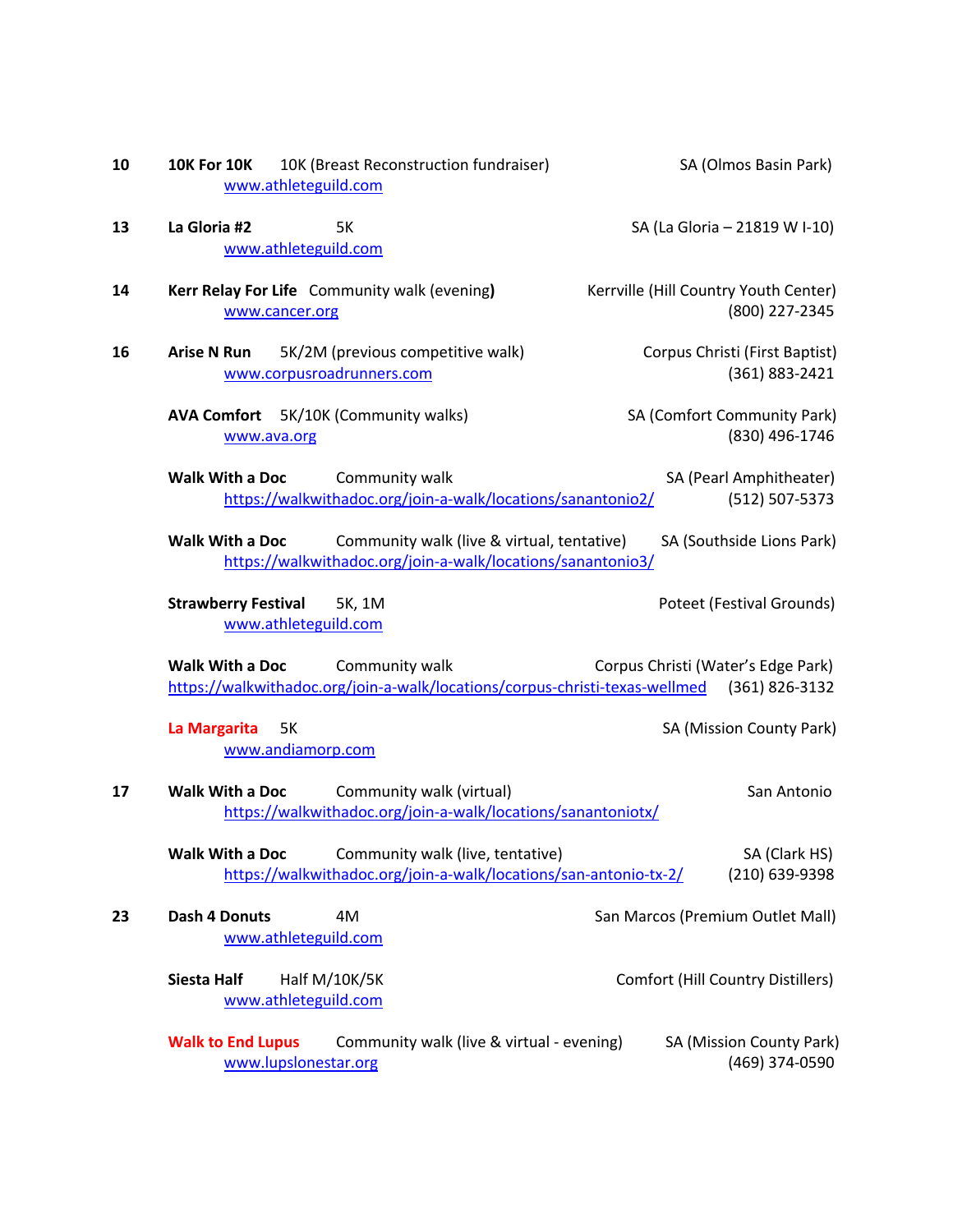|    | <b>Run for Spina Bifida</b><br>5K<br>https://runsignup.com/Race/TX/NewBraunfels/5KRunWalkRoll                    | New Braunfels (Texas Ski Ranch)<br>(210) 859-6872              |
|----|------------------------------------------------------------------------------------------------------------------|----------------------------------------------------------------|
|    | Community walk (Parkinsons)<br><b>Moving Day</b><br>https://movingdaywalk.org/event/moving-day-san-antonio       | SA (Incarnate Word)<br>$(512) 553 - 6001$                      |
|    | <b>Oral Cancer</b><br>Community walk<br>https://oralcancerfoundation.donordrive.com/event/sa                     | SA (UT School Dentistry, 8210 Floyd Curl)                      |
|    | 5K (live & virtual)<br><b>Beat on the Street</b><br>www.athleteguild.com                                         | SA (Pieper High School)                                        |
|    | Wildflower<br>5K/10K<br>www.athleteguild.com                                                                     | Fredericksburg (Market Square)                                 |
|    | <b>Run For the Future</b><br>5K<br>www.athleteguild.com                                                          | New Braunfels (Oakwood Baptist Church)<br>(830) 629-2366       |
|    | Law Enforcement Torch Run<br>5K<br>www.athleteguild.com                                                          | Corpus Christi (Cole Park)<br>(737) 867-9658                   |
|    | <b>Witte Museum</b><br>5K and Dino Dash<br>www.iaapweb.com                                                       | SA (Witte Museum)                                              |
|    | 5K/10K (Community walks)<br><b>AVA New Braunfels</b><br>www.muw.walktexas.org                                    | New Braunfels (Casa Garcia's Restaurant)<br>(830) 660-4935     |
|    | Walk With a Doc<br><b>Community Walk</b><br>https://walkwithadoc.org/join-a-walk/locations/san-antonio-texas-uiw | SA (Brooks Greenline)                                          |
| 24 | <b>Gift of Life</b><br>5K (Children Transplants)<br>www.athleteguild.com                                         | SA (LBJ Park)                                                  |
| 30 | <b>Run With Purpose</b><br>5K<br>www.athleteguild.com                                                            | New Braunfels (NB Christian Academy)                           |
|    | <b>IDEA 5K</b><br>5K & Healthy Living Expo<br>www.athleteguild.com                                               | SA (LBJ Park)                                                  |
|    | <b>Bobcat Prowl</b><br>5K<br>www.athleteguild.com                                                                | San Marcos (Country Estates Swimming Pool)<br>$(512)$ 667-6393 |
|    | <b>Race 2 Raise</b><br>5K/1M<br>www.athleteguild.com                                                             | Seguin (Seguin Brewing Company)<br>(830) 401-7209              |
|    | NEF 5K (live & virtual)<br>https://solerssports.com                                                              | SA (O'Connor HS, Helotes)                                      |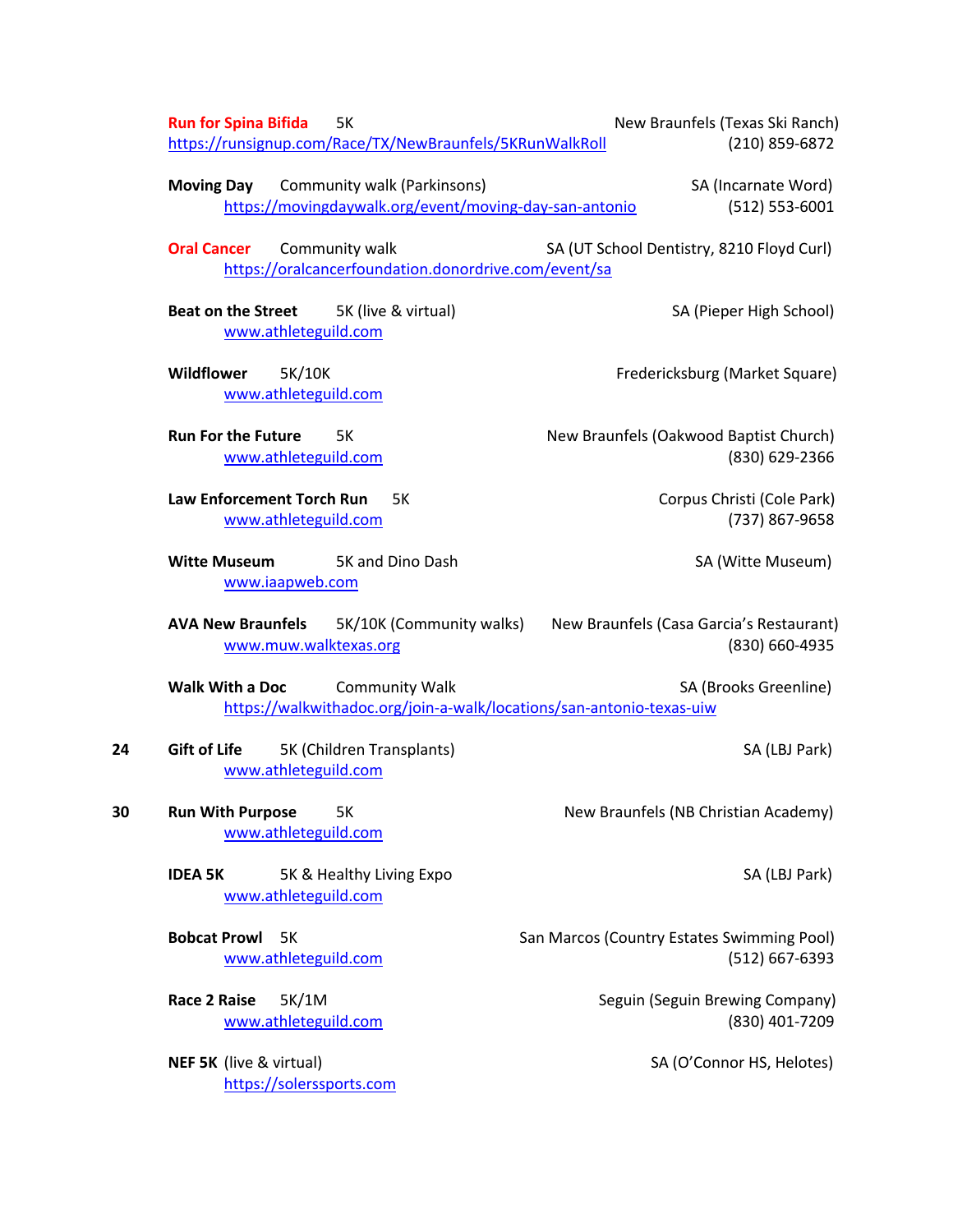**VIVA SA** 10K, 5K, 5K Competitive Walk SA (Hemisfair Park) **(new date)** www.jlsa.org/events/viva -sa

-race (210) 225 -1861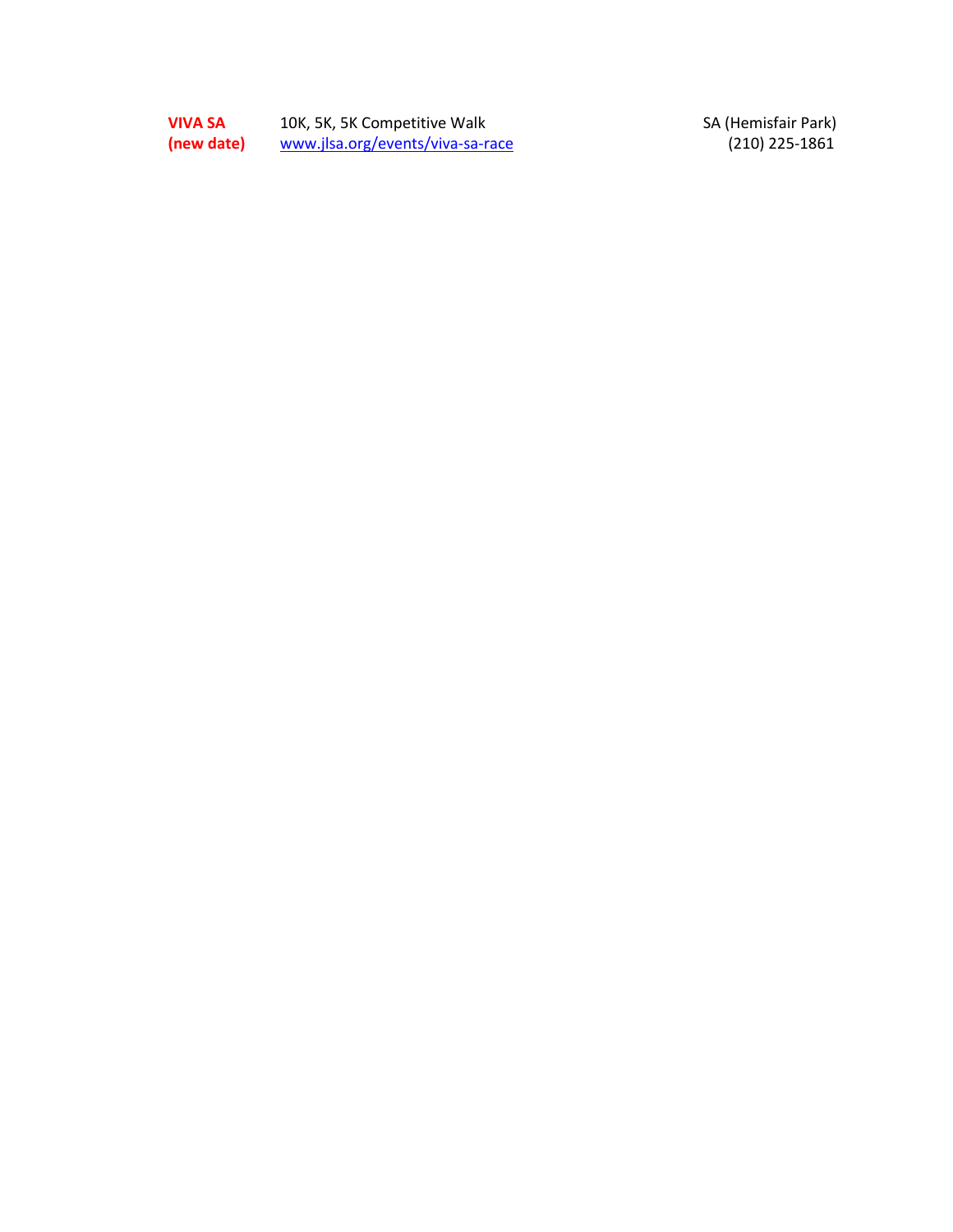## **May**

| $\mathbf{1}$ | Girls on the Run<br>5K<br>www.athleteguild.com                                                                          |                                                                      | SA (Comanche Park)                                                |
|--------------|-------------------------------------------------------------------------------------------------------------------------|----------------------------------------------------------------------|-------------------------------------------------------------------|
|              | Get Your Rear in Gear 5K<br>www.athleteguild.com                                                                        |                                                                      | SA (Morgan's Wonderland)                                          |
| 4            | May the 4 <sup>th</sup> Be With You 5K/2K (live & virtual)<br>www.saroardunners.com                                     |                                                                      | SA (McAllister Park, Pavilion 2)                                  |
| 5            | <b>Walk With a Doc</b> Community walk (evening)<br>https://walkwithadoc.org/join-a-walk/locations/corpus-christi-texas/ |                                                                      | Corpus Christi (2606 Hospital Blvd)                               |
| $6 - 13$     | Salesian Sisters Fun Nun Run Communty walk (virtual)<br>https://runsignup.com/Race/107656/Charity/15896                 |                                                                      | San Antonio                                                       |
| 7            | Cinco De Mayo 5K/10K (live & virtual)<br>www.athleteguild.com                                                           |                                                                      | Lockhart (Downtown)                                               |
|              | Run For the Hills 5K/10K/1K<br>www.athleteguild.com                                                                     |                                                                      | <b>Bulverde (Spring Branch Activity Center)</b><br>(830) 438-3111 |
|              | <b>Shining Lights</b> 5K (live & virtual)<br>www.runningintheusa.com/details/56240                                      |                                                                      | SA (Schertz - Bluebonnet)                                         |
|              | Texas Flower Country 5K/10K (women only)<br>www.runintexas.com                                                          |                                                                      | Fredericksburg (Wildseed Farms)                                   |
|              | Walk With a Doc Community walk (afternoon) Corpus Christi (Hector Garcia clinic)                                        | https://walkwithadoc.org/join-a-walk/locations/corpus-christi-texas/ |                                                                   |
|              | <b>Walk With a Doc</b><br>https://walkwithadoc.org/join-a-walk/locations/sanantonio4/                                   | Community walk (live & virtual) SA (Raymond Russell Park)            |                                                                   |
|              | <b>Walk With a Doc</b> Community walk<br>https://walkwithadoc.org/join-a-walk/locations/san-antonio-texas-methodist     |                                                                      | SA (Methodist, 4450 Medical Drive)<br>(210) 633-7665              |
|              | <b>District 4 Heroes</b><br><b>5K</b><br>https://runsignup.com/Race/TX/SanAntonio/FitFamilyChallengeFinale5K            |                                                                      | SA (Palo Alto)                                                    |
| 8            | <b>Run This Mother</b><br>5K & Half Marathon (Women Only)<br>https://runsignup.com/Race/TX/SanAntonio/RunThisMother5k   |                                                                      | SA (Wheatley Heights Sports Complex)                              |
|              | Walk With a Doc<br>Community walk<br>https://walkwithadoc.org/join-a-walk/locations/victoria-texas/                     |                                                                      | Victoria (Citizen's Health Trail)<br>$(361) 575 - 1111$           |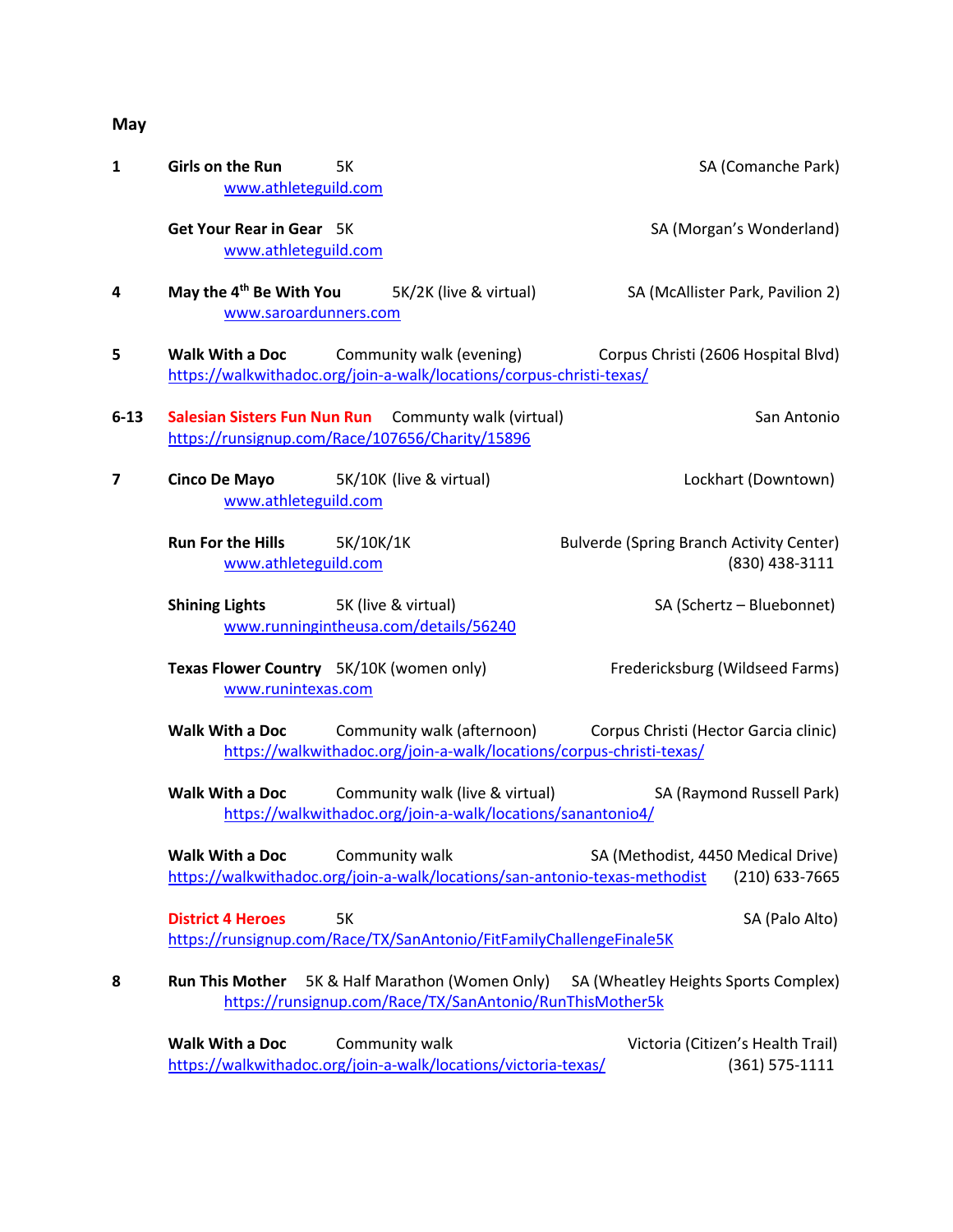|    | Walk With a Doc<br>Community walk<br>SA (Hardberger East Park)<br>https://walkwithadoc.org/join-a-walk/locations/san-antonio-texas-gerineni/<br>(210) 245-7933           |
|----|--------------------------------------------------------------------------------------------------------------------------------------------------------------------------|
| 14 | <b>Texas Long Run</b><br><b>5K</b><br>New Braunfels (Tree of Life Church)<br>www.athleteguild.com                                                                        |
|    | <b>Gabriella's Cupcake Run</b><br>SA (Selma, Blue Bonnet Palace)<br>5K (live & virtual)<br>www.runningintheusa.com/details/90165                                         |
| 15 | Walk With a Doc<br>Community walk (virtual)<br>San Antonio<br>https://walkwithadoc.org/join-a-walk/locations/sanantoniotx/                                               |
|    | <b>Walk With a Doc</b><br>Community walk (live, tentative)<br>SA (Clark HS)<br>https://walkwithadoc.org/join-a-walk/locations/san-antonio-tx-2/<br>(210) 639-9398        |
|    | First Responders - Fit for Duty 10K/5K/1M (afternoon)<br>Seguin (Max Starcke Park West)<br>www.athleteguild.com                                                          |
|    | <b>Spring Thing</b><br>SA (State Hospital)<br>5K<br>www.sashvc.org                                                                                                       |
| 18 | Texas Senior Games Funwalks (Community walks, 5K/1M)<br>SA (OP Schanbel)<br>www.txseniorgames.com                                                                        |
| 21 | <b>Front Porch Days</b><br>Half M/10K/ 5K/3K/1K<br>Kyle (Negley Elementary)<br>www.athleteguild.com                                                                      |
|    | Walk With a Doc<br>Community walk<br>SA (Pearl Amphitheater)<br>https://walkwithadoc.org/join-a-walk/locations/sanantonio2/<br>(512) 507-5373                            |
|    | Walk With a Doc<br>Community walk (live & virtual, tentative)<br>SA (Southside Lions Park)<br>https://walkwithadoc.org/join-a-walk/locations/sanantonio3/                |
|    | <b>Cibolo Crossing Stampede</b><br>5K<br>SA (Cibolo Crossing)<br>www.athleteguild.com                                                                                    |
|    | Walk With a Doc<br>Community walk<br>Corpus Christi (Water's Edge Park)<br>https://walkwithadoc.org/join-a-walk/locations/corpus-christi-texas-wellmed<br>(361) 826-3132 |
|    | Brooks Academy Bengal Dash 5K (live & virtual)<br>SA (Brooks Academy, 3803 Global Way)<br>https://runsignup.com/Race/TX/SanAntonio/BrooksAcademyBengalDash5K             |
|    | Assorted distances (tentative)<br>Corpus Christi (Bob Hall Pier)<br><b>Beach To Bay Relay</b><br>www.iaapweb.com                                                         |
|    | <b>John Newcome County Club</b><br>New Braunfels (John Newcome Country Club)<br>5K<br>www.athleteguild.com                                                               |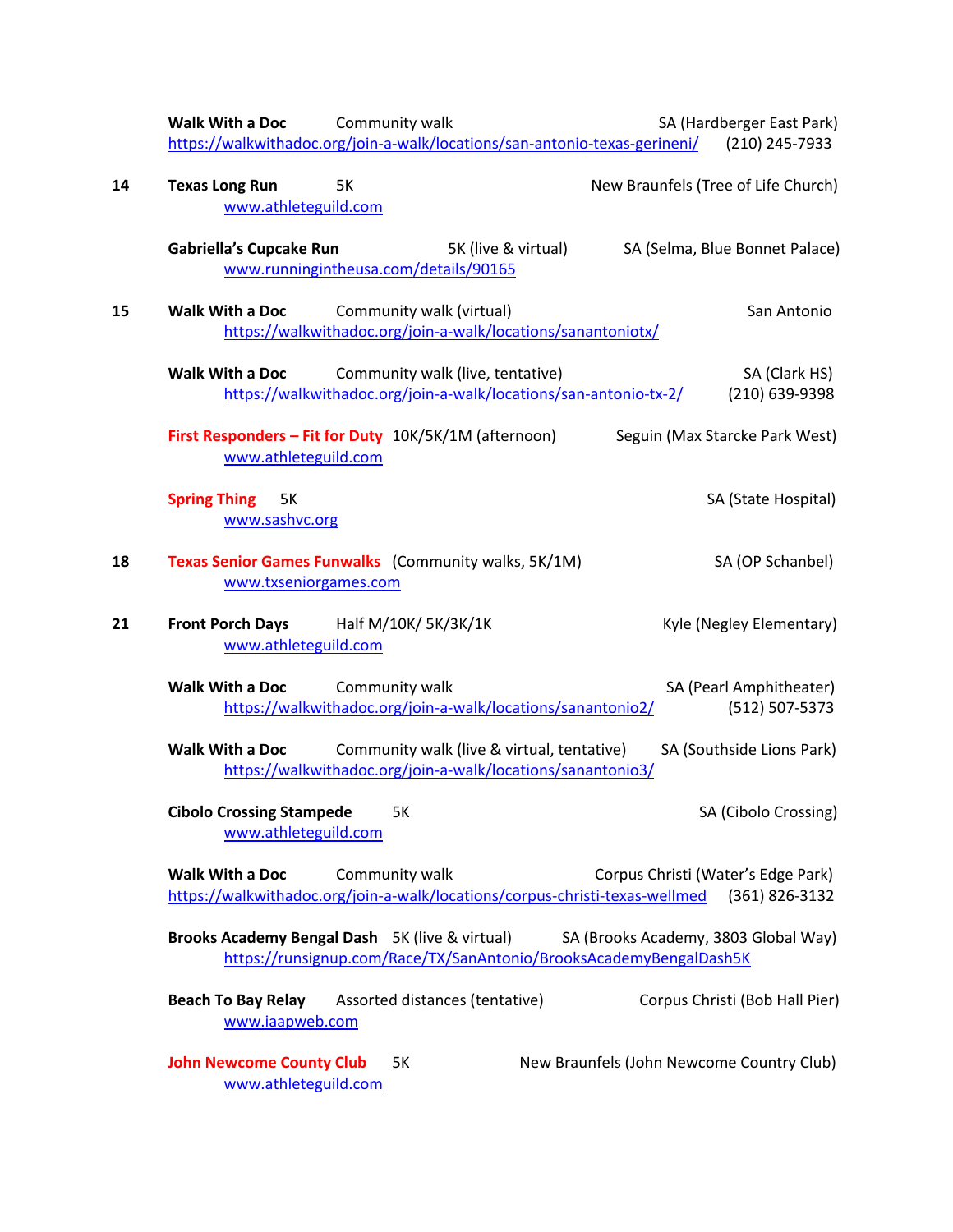- **22 Luke Holler Memorial Run** 5K Bulverde (City Park) www.runonsanantonio.com **eDragon Summer Series** 5K SA (MLK Park) www.edragonpro.net/races
- **28 Runway Run** 5K **San Marcos (Regional Airport)** San Marcos (Regional Airport) www.athleteguild.com

**Walk With a Doc** Community Walk Community Walk SA (Brooks Greenline) https://walkwithadoc.org/join-a-walk/locations/san-antonio-texas-uiw

**Project Mend – Let's Roll** 5K SA (Morgan's Wonderland) www.projectmend.org

**Coach's Big High** 5K (live & virtual) San Marcos (Five Mile Dam Park)

**29 • American Hero** 25K/5K & Relays **SA (Comanche Park)** SA (Comanche Park) www.americanhero25krelay.org (210) 454-7000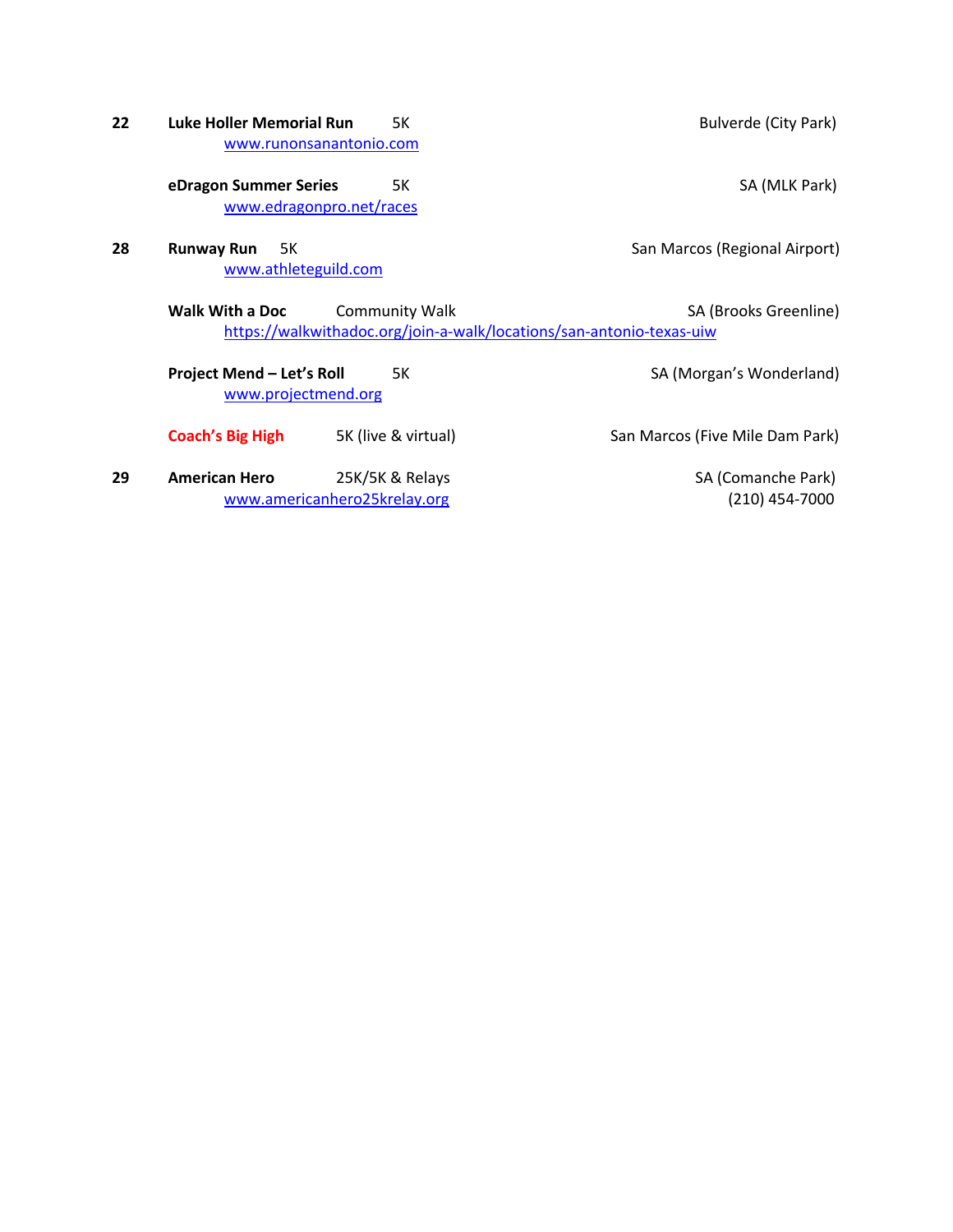### **June**

| $\mathbf{1}$      | Fleet Feet's Big Run 5K (evening)                 | www.runningintheusa.com/details/82222                                                            | SA (LBJ Park)                                                                                                                                         |
|-------------------|---------------------------------------------------|--------------------------------------------------------------------------------------------------|-------------------------------------------------------------------------------------------------------------------------------------------------------|
| 2                 | <b>Walk With a Doc</b>                            | Community walk (evening)<br>https://walkwithadoc.org/join-a-walk/locations/corpus-christi-texas/ | Corpus Christi (2606 Hospital Blvd)                                                                                                                   |
| 4                 | Aid the Silent 5K<br>www.athleteguild.com         |                                                                                                  | Boerne (Main Plaza)                                                                                                                                   |
|                   | Walk With a Doc                                   | https://walkwithadoc.org/join-a-walk/locations/corpus-christi-texas/                             | Community walk (afternoon) Corpus Christi (Hector Garcia clinic)                                                                                      |
|                   | Walk With a Doc                                   | Community walk (live & virtual)<br>https://walkwithadoc.org/join-a-walk/locations/sanantonio4/   | SA (Raymond Russell Park)                                                                                                                             |
|                   | Walk With a Doc                                   | Community walk                                                                                   | SA (Methodist, 4450 Medical Drive)<br>https://walkwithadoc.org/join-a-walk/locations/san-antonio-texas-methodist (210) 633-7665                       |
| 5                 | <b>Walk With a Doc</b>                            | Community walk<br>https://walkwithadoc.org/join-a-walk/locations/victoria-texas/                 | Victoria (Citizen's Health Trail)<br>$(361) 575 - 1111$                                                                                               |
|                   | <b>Walk With a Doc</b>                            | Community walk<br>https://walkwithadoc.org/join-a-walk/locations/san-antonio-texas-gerineni/     | SA (Hardberger East Park)<br>(210) 245-7933                                                                                                           |
|                   | eDragon Summer Series<br>www.edragonpro.net/races | 5K                                                                                               | SA (MLK Park)                                                                                                                                         |
|                   | <b>Tarpon Run</b><br>www.athleteguild.com         | 5K/2K Competitive Walk                                                                           | Port Aransas (Palmilla Beach Resort)                                                                                                                  |
| 10                | Y'All Means ALL<br>www.athleteguild.com           | <b>5K</b>                                                                                        | SA (Southside Lions Park)                                                                                                                             |
| 12<br>information | <b>Mayor's We Run This City</b>                   | 5K                                                                                               | Corpus Christi (Salinas Park)<br>https://v-f-productions.raceentry.com/june-2021-mayor-paulette-guajardos-we-run-this-city-5k/race-<br>(361) 826-3100 |
| 18                | Dos Rios Splash & Dash<br>www.athleteguild.com    | 5K                                                                                               | New Braunfels (Cypress Bend Park)                                                                                                                     |
|                   | <b>SARR Carrabba's</b>                            | 5K, Half Marathon<br>https://runsignup.com/carrabbas                                             | SA (McAllister Park, Pavilion 2)                                                                                                                      |
|                   | <b>Walk With a Doc</b>                            | Community walk<br>https://walkwithadoc.org/join-a-walk/locations/sanantonio2/                    | SA (Pearl Amphitheater)<br>(512) 507-5373                                                                                                             |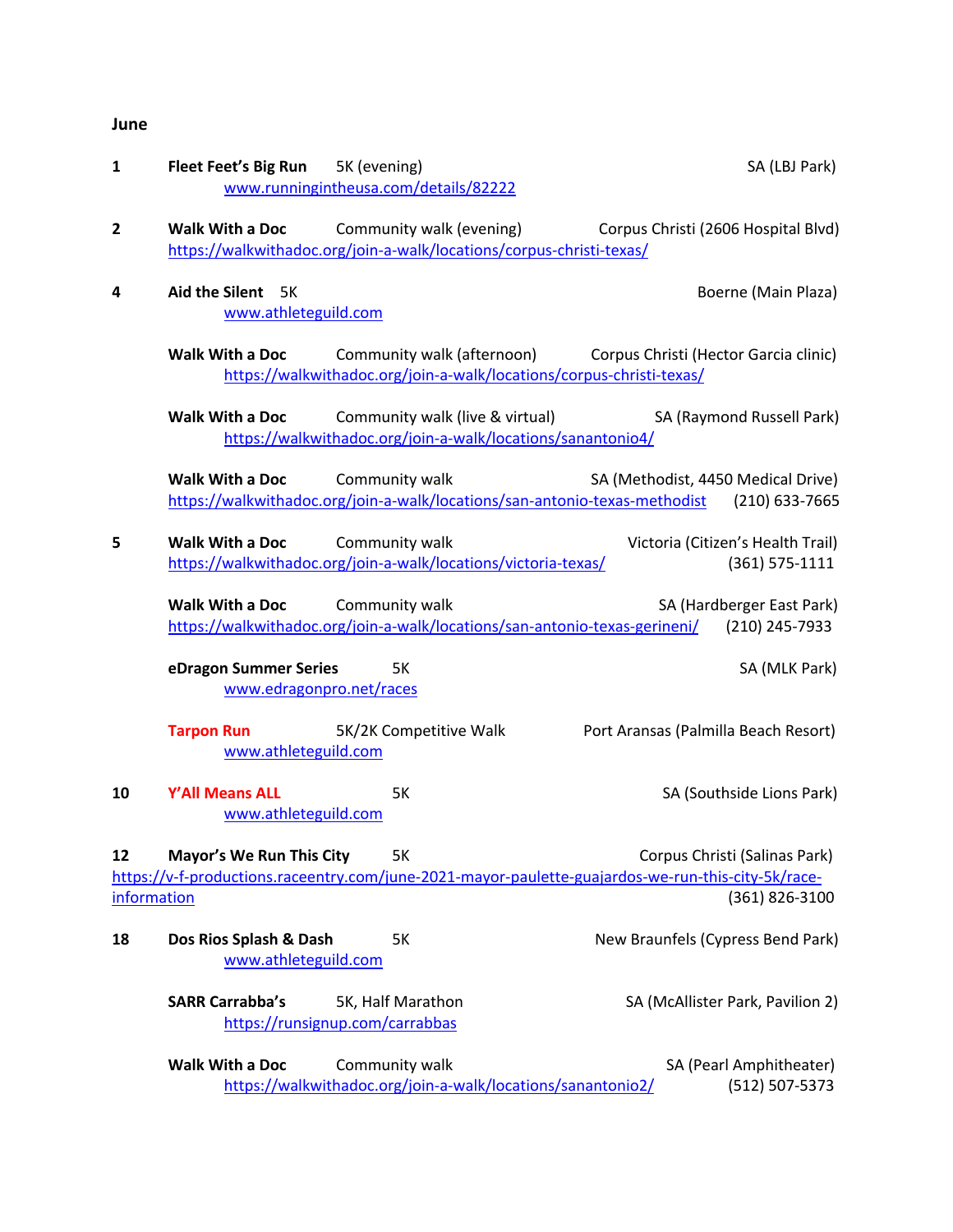Walk With a Doc Community walk (live & virtual, tentative) SA (Southside Lions Park) https://walkwithadoc.org/join-a-walk/locations/sanantonio3/

Walk With a Doc Community walk Corpus Christi (Water's Edge Park) https://walkwithadoc.org/join-a-walk/locations/corpus-christi-texas-wellmed (361) 826-3132

| 19          | <b>Stache Dash</b><br><b>5K</b><br>www.athleteguild.com                                                                                        | Corpus Christi (House of Rock)<br>(361) 883-3516, ext 1103 |  |
|-------------|------------------------------------------------------------------------------------------------------------------------------------------------|------------------------------------------------------------|--|
|             | <b>Walk With a Doc</b><br>Community walk (virtual)<br>https://walkwithadoc.org/join-a-walk/locations/sanantoniotx/                             | San Antonio                                                |  |
|             | <b>Walk With a Doc</b><br>Community walk (live, tentative)<br>https://walkwithadoc.org/join-a-walk/locations/san-antonio-tx-2/                 | SA (Clark HS)<br>(210) 639-9398                            |  |
|             | eDragon Summer Series<br><b>5K</b><br>www.edragonpro.net/races                                                                                 | SA (MLK Park)                                              |  |
|             | Safe Fun-Fit's Todd Hunter's Hottest<br>5K/10K<br>https://v-f-productions.raceentry.com/safe-fun-fit-presents-todd-hunters-hottest-5k10k/race- | Corpus Christi (Heritage Park)                             |  |
| information |                                                                                                                                                | (361) 947-1540                                             |  |
| 25          | Free-da's For the Arts 5K (evening)<br>www.huaracheturbo.com/event freedas run.php                                                             | SA (McAllister Park, Pavilion 2)                           |  |
|             | Walk With a Doc<br><b>Community Walk</b><br>https://walkwithadoc.org/join-a-walk/locations/san-antonio-texas-uiw                               | SA (Brooks Greenline)                                      |  |
| 26          | <b>Beard vs Beans Longest Day</b><br>5K/10K<br>www.athleteguild.com                                                                            | SA (Comanche Park)                                         |  |
| 30          | <b>Firecracker</b><br>5K (evening)<br>www.athleteguild.com                                                                                     | San Marcos (Five Mile Dam Park)                            |  |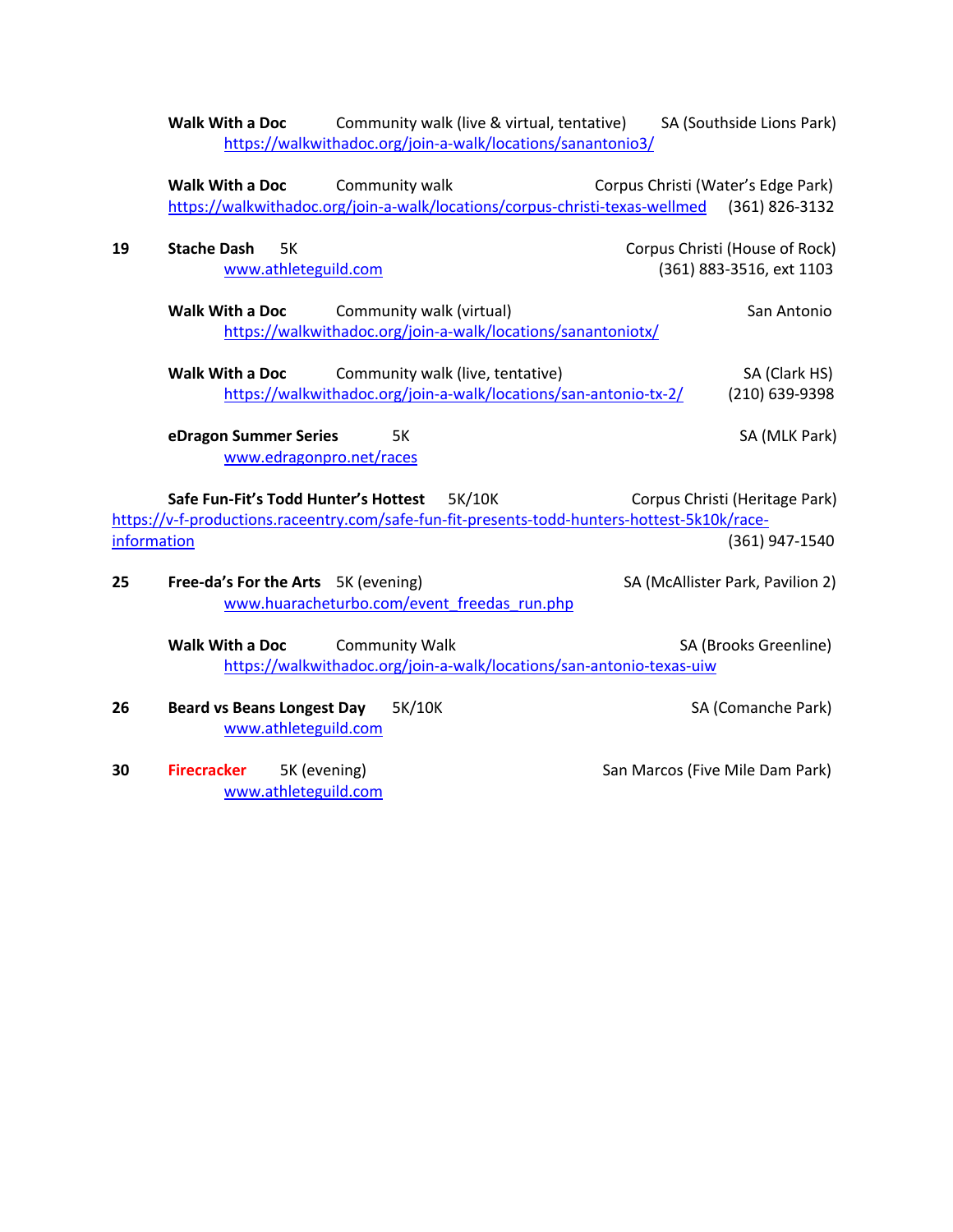# **July**

| 2  | <b>Walk With a Doc</b>                       | https://walkwithadoc.org/join-a-walk/locations/corpus-christi-texas/                                                    | Community walk (afternoon) Corpus Christi (Hector Garcia clinic)                                                                 |
|----|----------------------------------------------|-------------------------------------------------------------------------------------------------------------------------|----------------------------------------------------------------------------------------------------------------------------------|
|    | <b>Walk With a Doc</b>                       | Community walk (live & virtual)<br>https://walkwithadoc.org/join-a-walk/locations/sanantonio4/                          | SA (Raymond Russell Park)                                                                                                        |
|    | <b>Walk With a Doc</b>                       | Community walk                                                                                                          | SA (Methodist, 4450 Medical Drive)<br>https://walkwithadoc.org/join-a-walk/locations/san-antonio-texas-methodist (210) 633-7665  |
| 3  | <b>Walk With a Doc</b>                       | Community walk<br>https://walkwithadoc.org/join-a-walk/locations/victoria-texas/                                        | Victoria (Citizen's Health Trail)<br>$(361) 575 - 1111$                                                                          |
|    | <b>Walk With a Doc</b>                       | Community walk                                                                                                          | SA (Hardberger East Park)<br>https://walkwithadoc.org/join-a-walk/locations/san-antonio-texas-gerineni/ (210) 245-7933           |
| 4  | <b>Popsicle</b><br>www.athleteguild.com      | 4M/3K/1K (4M Competitive Walk)                                                                                          | Kyle (Negley Elementary)                                                                                                         |
|    | <b>SARR Freedom</b><br>www.saroadrunners.com | 4M/2M                                                                                                                   | SA (Mission County Park)                                                                                                         |
|    | Flag Run for Fire Department 5K/1M           | https://runsignup.com/Race/TX/Boerne/flagrun5k                                                                          | Boerne (Main Plaza)                                                                                                              |
|    | <b>Chamber Freedom</b>                       | 5K<br>https://runsignup.com/Race/TX/Victoria/VARRA5k                                                                    | Victoria (Riverside Stadium)                                                                                                     |
| 7  |                                              | <b>Walk With a Doc</b> Community walk (evening)<br>https://walkwithadoc.org/join-a-walk/locations/corpus-christi-texas/ | Corpus Christi (2606 Hospital Blvd)                                                                                              |
| 15 | El Chupacabra 10K/5K (evening)               | www.runintexas.com/sachupa                                                                                              | SA (Classic Elite Soccer Fields)                                                                                                 |
| 16 | <b>SARR Women's</b><br>www.saroadrunners.com | 10K/5K (5K Competitive Walk – women only)                                                                               | SA (Lincoln Heights)                                                                                                             |
|    | <b>Walk With a Doc</b>                       | Community walk<br>https://walkwithadoc.org/join-a-walk/locations/sanantonio2/                                           | SA (Pearl Amphitheater)<br>(512) 507-5373                                                                                        |
|    | <b>Walk With a Doc</b>                       | Community walk (live & virtual, tentative)<br>https://walkwithadoc.org/join-a-walk/locations/sanantonio3/               | SA (Southside Lions Park)                                                                                                        |
|    | <b>Walk With a Doc</b>                       | Community walk                                                                                                          | Corpus Christi (Water's Edge Park)<br>https://walkwithadoc.org/join-a-walk/locations/corpus-christi-texas-wellmed (361) 826-3132 |